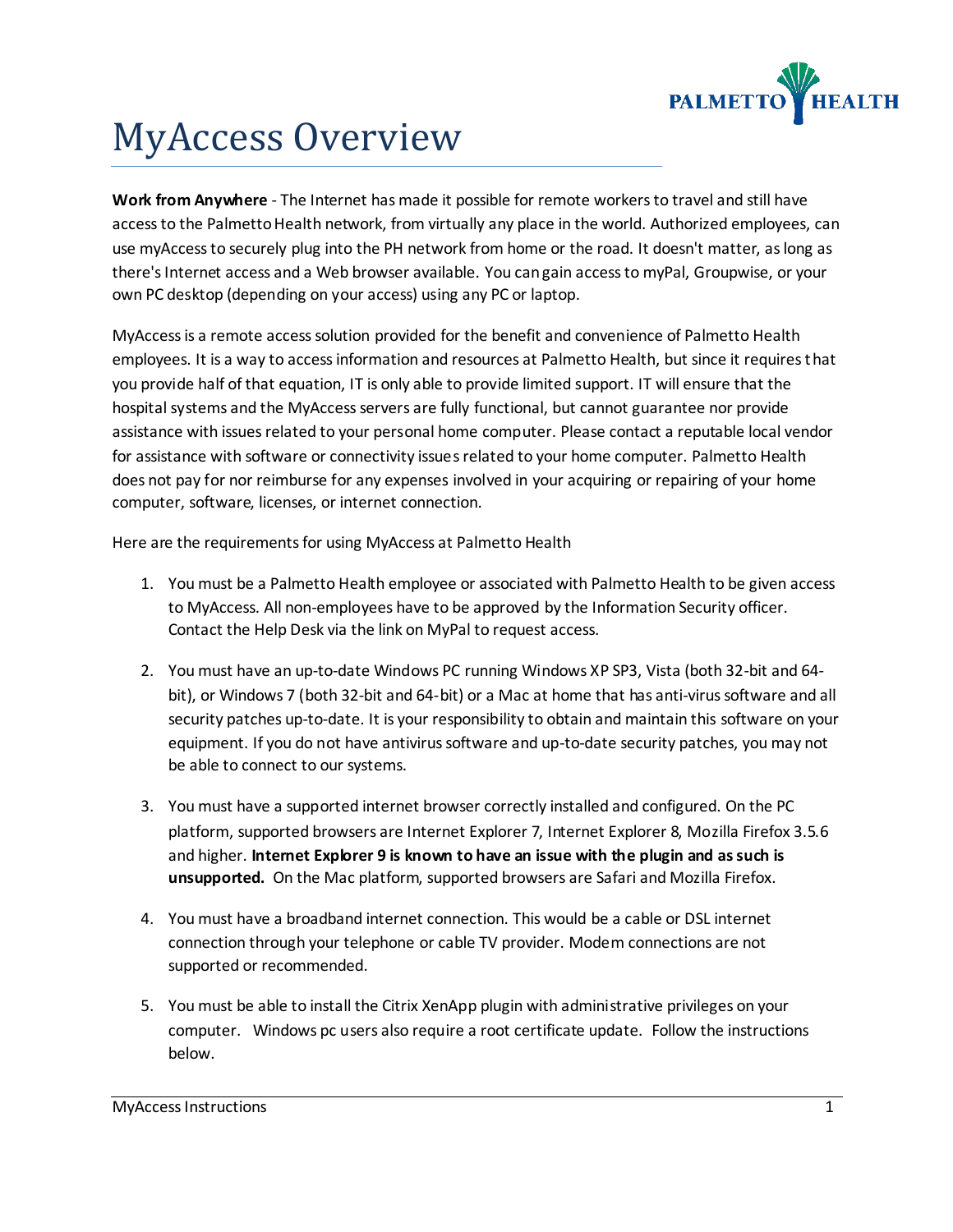6. In order to use Remote Desktop, you must be a manager or above or have Director approval. You must also have a dedicated Palmetto Health computer that has been provided for your use. It needs to remain on in order for you to connect to it. You may not connect to a shared workstation nor any dedicated clinical workstation or monitoring computer. It is your responsibility to record and remember the PC ID for your computer and provide that when requesting access through the Help Desk. Windows user profiles are deleted on a routine basis and this will require you to re-enter your PCID when using Remote Desktop Connection.

# Instructions for MyAccess

## **Contents**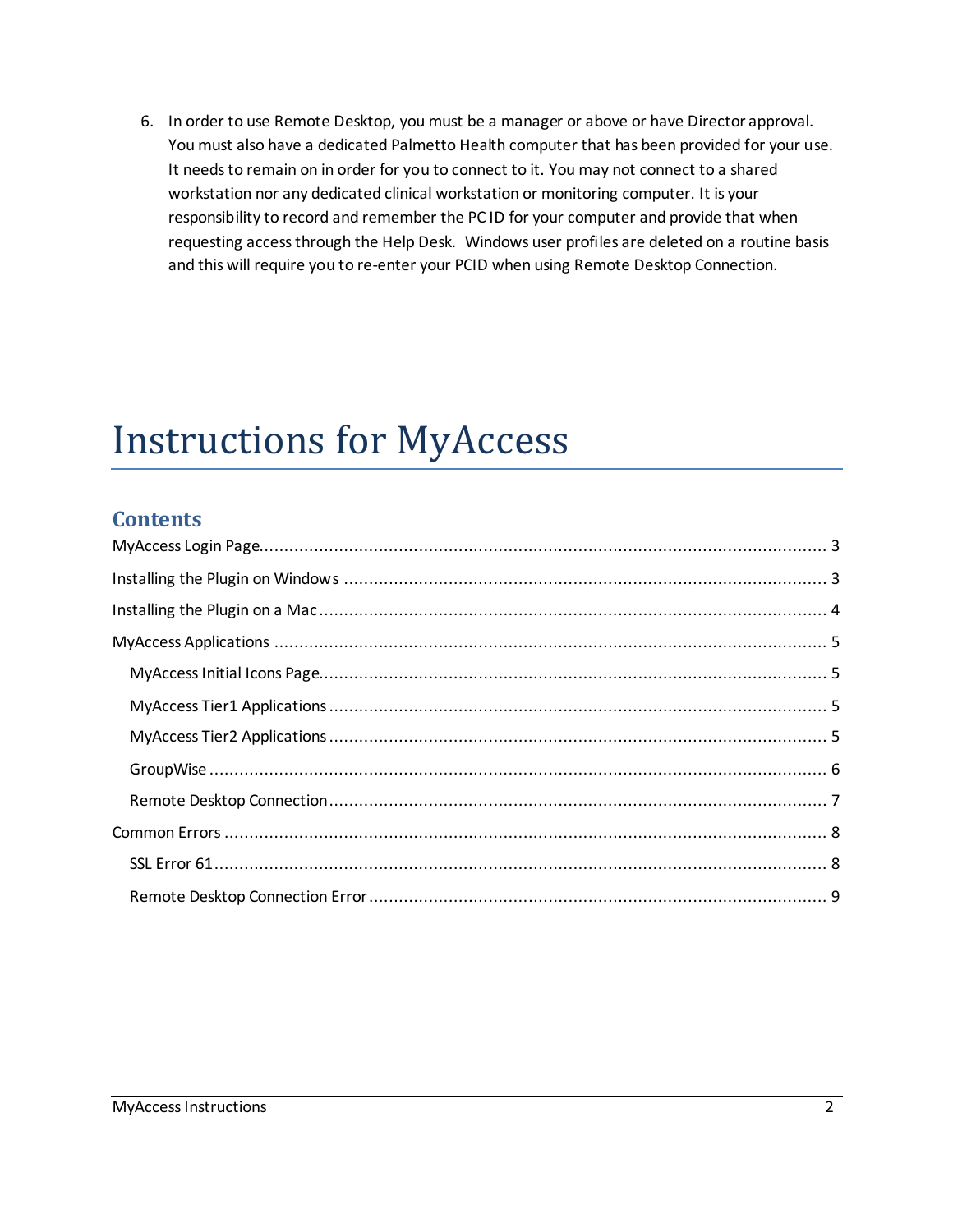## <span id="page-2-0"></span>**MyAccess Login Page**

Open your web browser and type in [http://myaccess.palmettohealth.org.](http://myaccess.palmettohealth.org/) You may want to create an internet shortcut or favorite for convenience. A login screen will display like the image below where you will enter your Palmetto Health network account and password.



## <span id="page-2-1"></span>**Installing the Plugin on Windows**

If this is the first time you have logged into MyAccess from a Windows computer, you will be prompted to install the Citrix XenApp Plugin. You will need to install the Citrix XenApp Plugin on each computer you use to connect to MyAccess.

| <b>Download Plugin</b> |                                                                                                                  |
|------------------------|------------------------------------------------------------------------------------------------------------------|
| ▽                      | By selecting the check box, you confirm that you have read, understand, and accept the Citrix license agreement. |
|                        | <b>Download</b>                                                                                                  |
|                        | Clicking Download will install software on your computer. More information on security                           |

Select the checkbox to agree to the Citrix licensing and click on **Download**. NOTE: Browser settings and firewalls can interfere with the successful download of the Plugin. The following message may appear at the top of the Browser window stating that "This website wants to run the following add-on: "Citrix Helper Control" from "Citrix Systems". Click on **Run ActiveX Control** to continue.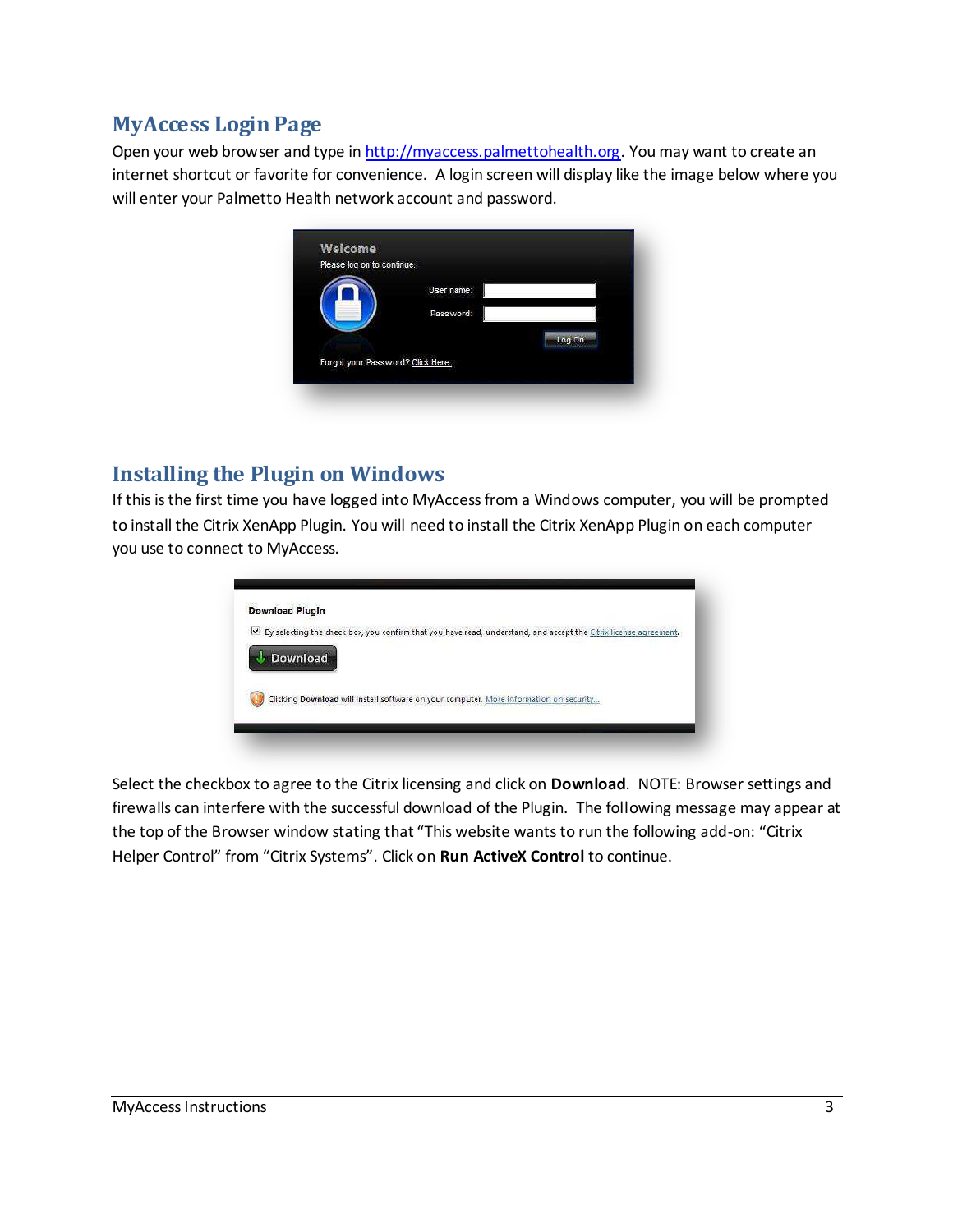| Citrix XenApp - Allow ActiveX Control - Windows Internet Explorer<br>⊕ | http://servername.domain.com/Citrix/XenApp/clientDetection/nativeClientE                       |
|------------------------------------------------------------------------|------------------------------------------------------------------------------------------------|
| Citrix XenApp - Allow ActiveX Control<br>43                            |                                                                                                |
|                                                                        | This website wants to run the following add-on: 'Citrix Helper Control' from 'Citrix Systems'. |
|                                                                        | <b>Run ActiveX Control</b>                                                                     |
|                                                                        | What's the Risk?                                                                               |
|                                                                        | More information                                                                               |
| Problems downloading? Try downloading the software again.              |                                                                                                |

Click **Run** to install the Plugin and choose the installation defaults. Administrative privileges on the workstations are required to install the Plugin successfully.



## <span id="page-3-0"></span>**Installing the Plugin on a Mac**

**This installation process described above is not automatic on a Mac computer.** You will need to manually navigate to the Citrix website and download the correct plug for a Macintosh computer. The download that you need for a Mac computer can be located by browsing t[o www.citrix.com](http://www.citrix.com/) and selecting Downloads -> Citrix Clients - > Online Plug-in for Mac 11.2 -> Citrix Online plug-in for Mac – Web.

The direct link to the client for a Mac is the link below:

[http://www.citrix.com/English/ss/downloads/details.asp?downloadId=2303485&productId=186&c1=sot](http://www.citrix.com/English/ss/downloads/details.asp?downloadId=2303485&productId=186&c1=sot2755) [2755](http://www.citrix.com/English/ss/downloads/details.asp?downloadId=2303485&productId=186&c1=sot2755)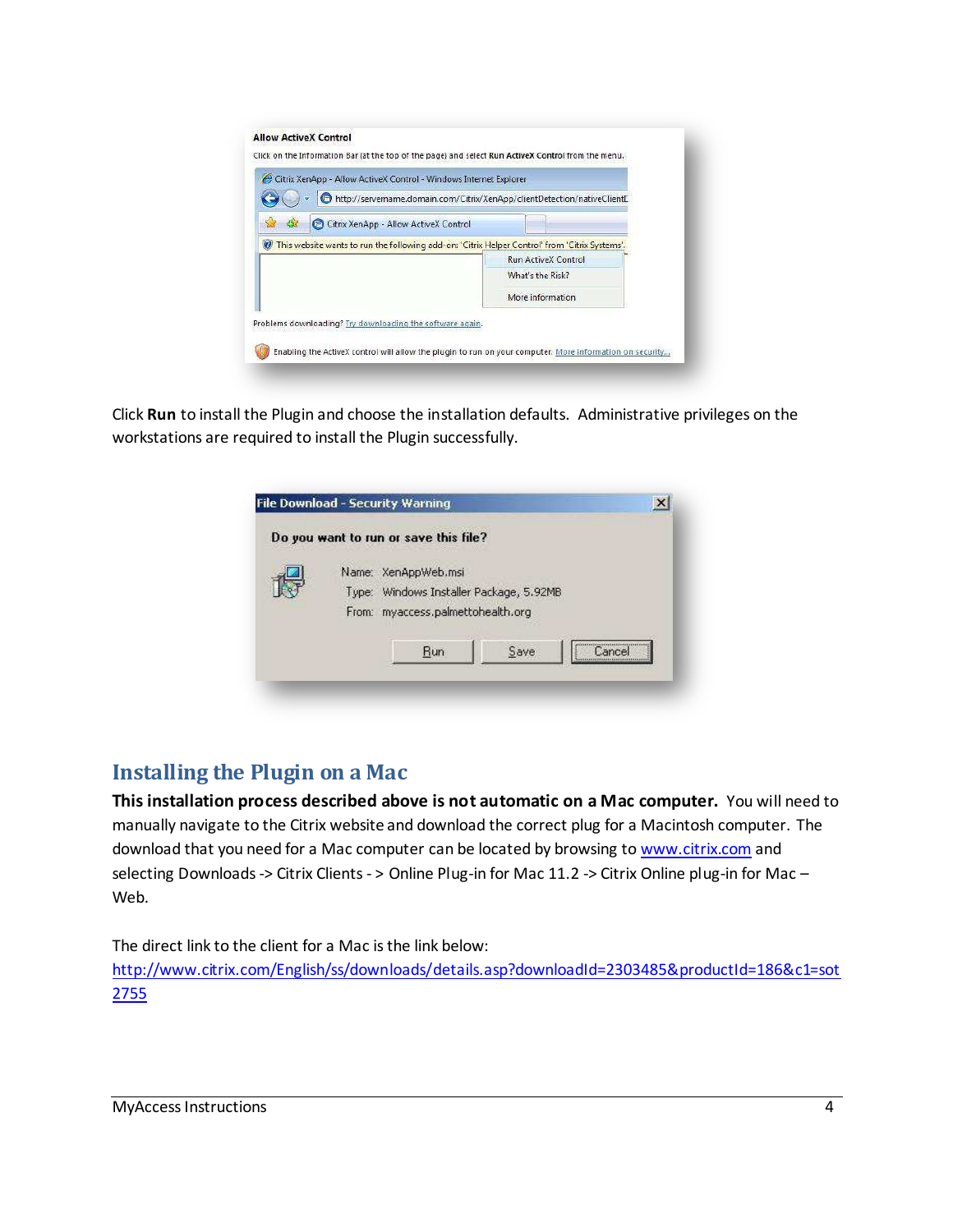## <span id="page-4-0"></span>**MyAccess Applications**

### <span id="page-4-1"></span>**MyAccess Initial Icons Page**

After a successful login, the Applications window will appear with icons to launch your applications. Which icons appear will depend on your access level.

Tier 1 – Basic access to MyPal and GroupWise

Tier2 – Advanced access for Managers and Directors

#### <span id="page-4-2"></span>**MyAccess Tier1 Applications**

The Tier1 applications are MyPal and GroupWise. You will need your GroupWise user id and password to login to GroupWise.

| Logged on as: rhbyers                                                                     | Log Off   Reconnect   Disconnect |
|-------------------------------------------------------------------------------------------|----------------------------------|
| A Your session will expire in 5 minutes. If you need more time, click more time required. |                                  |
| <b>Applications</b>                                                                       |                                  |
| Main                                                                                      |                                  |
| e<br>h                                                                                    |                                  |
| <b>GroupWise</b><br>MyPal                                                                 |                                  |
|                                                                                           |                                  |
|                                                                                           |                                  |
|                                                                                           |                                  |
|                                                                                           |                                  |
|                                                                                           |                                  |
|                                                                                           |                                  |
|                                                                                           |                                  |
|                                                                                           | <b>Problem Connecting?</b>       |
|                                                                                           |                                  |

For security reasons, the Applications window will close after 3 minutes. This will not affect the application you launched from this page. If you need more than 3 minutes, click on the link that says "more time required" for an additional 5 minutes.

### <span id="page-4-3"></span>**MyAccess Tier2 Applications**

If you are a Manager or Director with Tier2 access, you will see additional application icons. The Tier2 applications are GroupWise, Kronos, Lawson MSS, MyPal, PERKS, Position Manager, Remote Desktop, and Report2Web.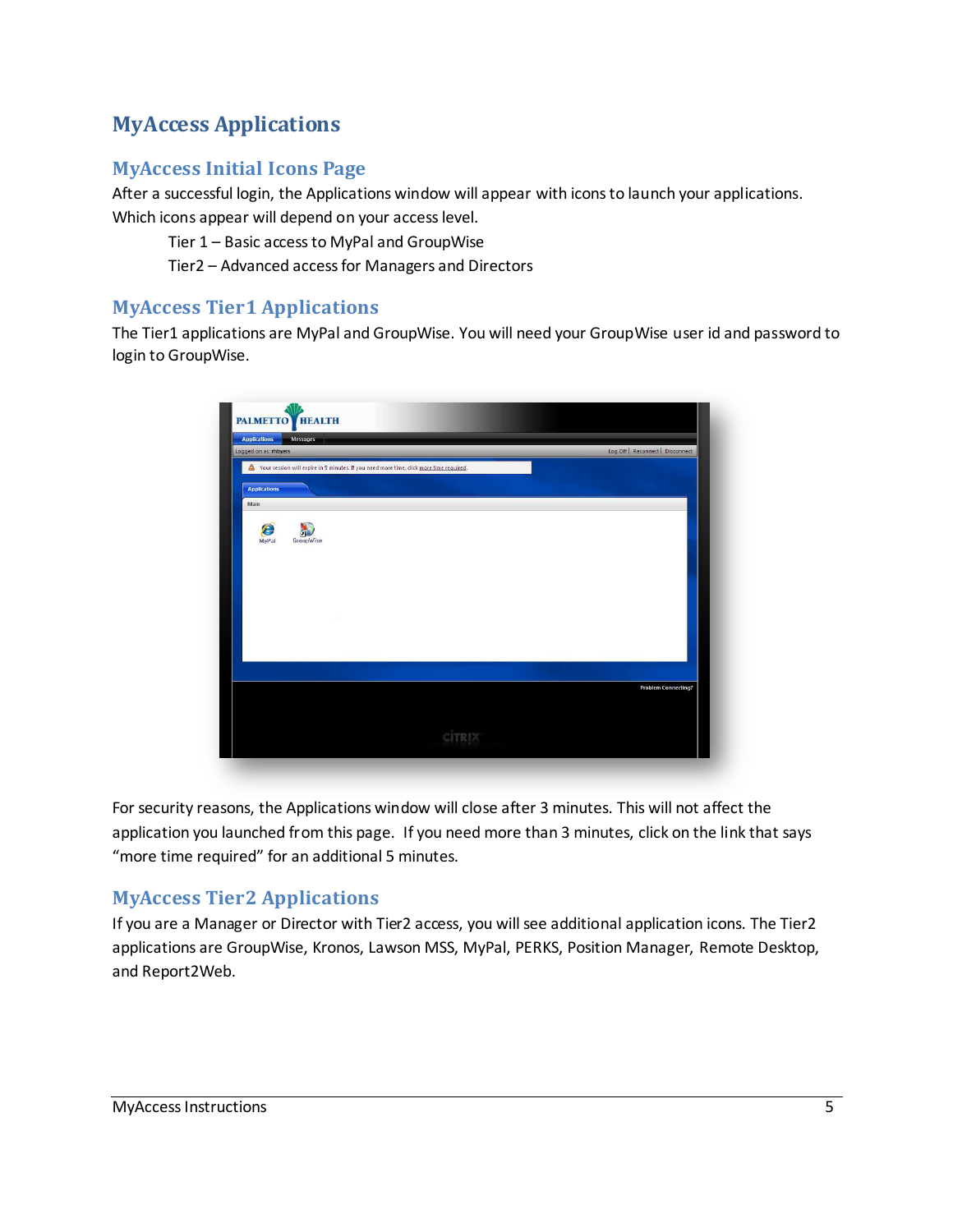

The Remote Desktop application is used to remote control your office workstation. The PC ID of your Palmetto Health PC will be needed. The PC ID can be obtained from the label on your workstation that shows "Property of Palmetto Health PC######" or from the icon on the Desktop under My Computer.

NOTE: Your office PC must be powered ON if you are attempting to remote control it.

For security reasons, the Applications window will close after 3 minutes. This will not affect the application you launched from this page. If you need more than 3 minutes, click on the link that says "more time required" for an additional 5 minutes.

#### <span id="page-5-0"></span>**GroupWise**

To launch GroupWise, click on the icon. You will be prompted for your GroupWise ID and password.

| User ID (Required):                |                                 |
|------------------------------------|---------------------------------|
| Password:                          |                                 |
| $\odot$ Online<br>Address:         | 167.171.85.183<br>1682<br>Port: |
| $\heartsuit$ Caching mailbox path: |                                 |
| C Remote mailbox path:             |                                 |
|                                    | Cancel<br>OK                    |

To disconnect from this application, click on the "X" in the upper right hand corner. You will be prompted with the following question. Click OK to disconnect and exit.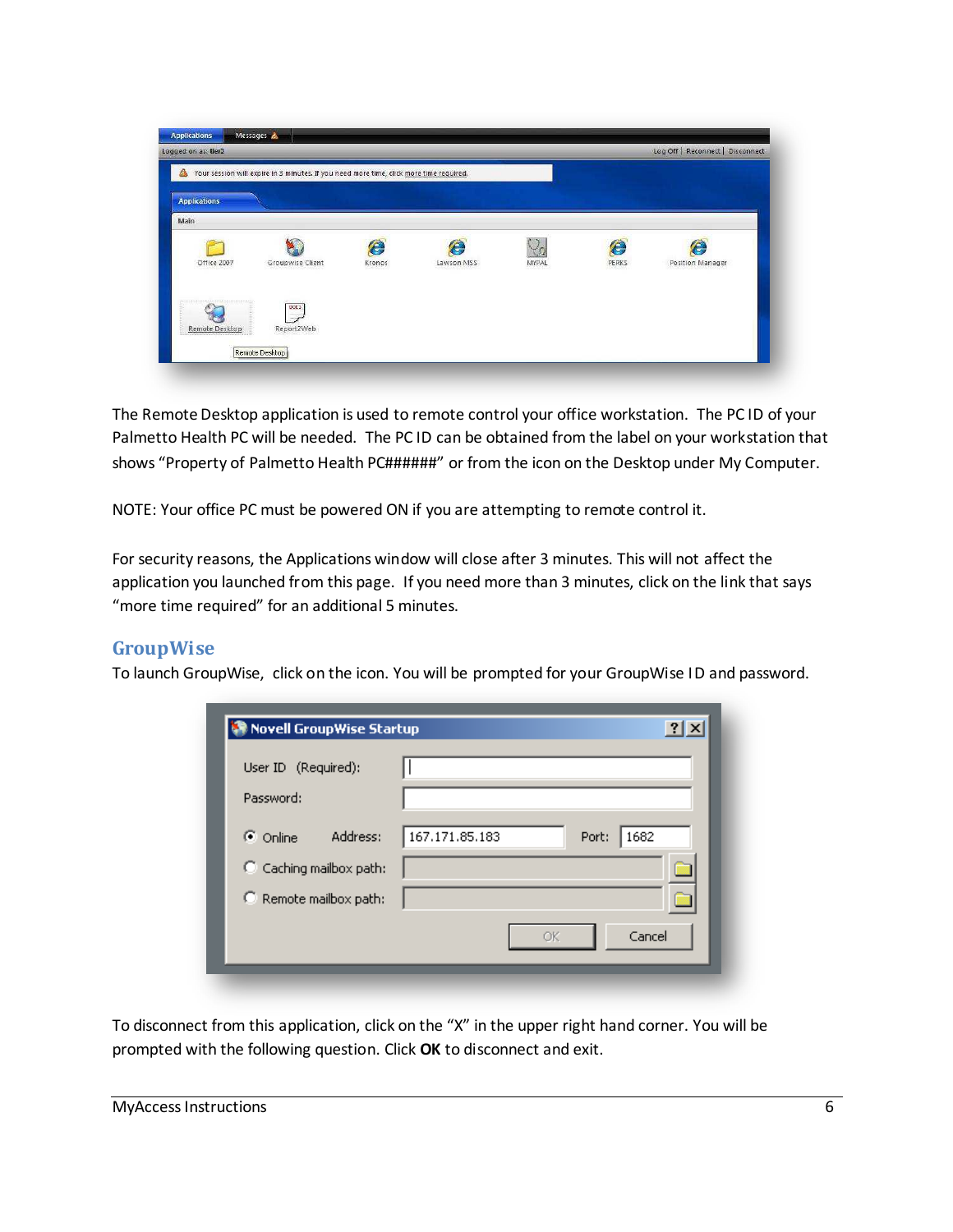

#### <span id="page-6-0"></span>**Remote Desktop Connection**

Click on the Remote Desktop icon, enter in the PC ID in the Computer: field, click **Connect**.

|           | Remote Desktop<br><b>Connection</b> |            |
|-----------|-------------------------------------|------------|
| Computer: | pc500000                            |            |
|           | Cancel<br>Connect<br>Help           | Options >> |

You will be prompted to login with your PH network account and password. Enter your user name in the User name: field and your password in the Password: field. The Log on to: field should have "RMH" which is the default. Click **OK** to login.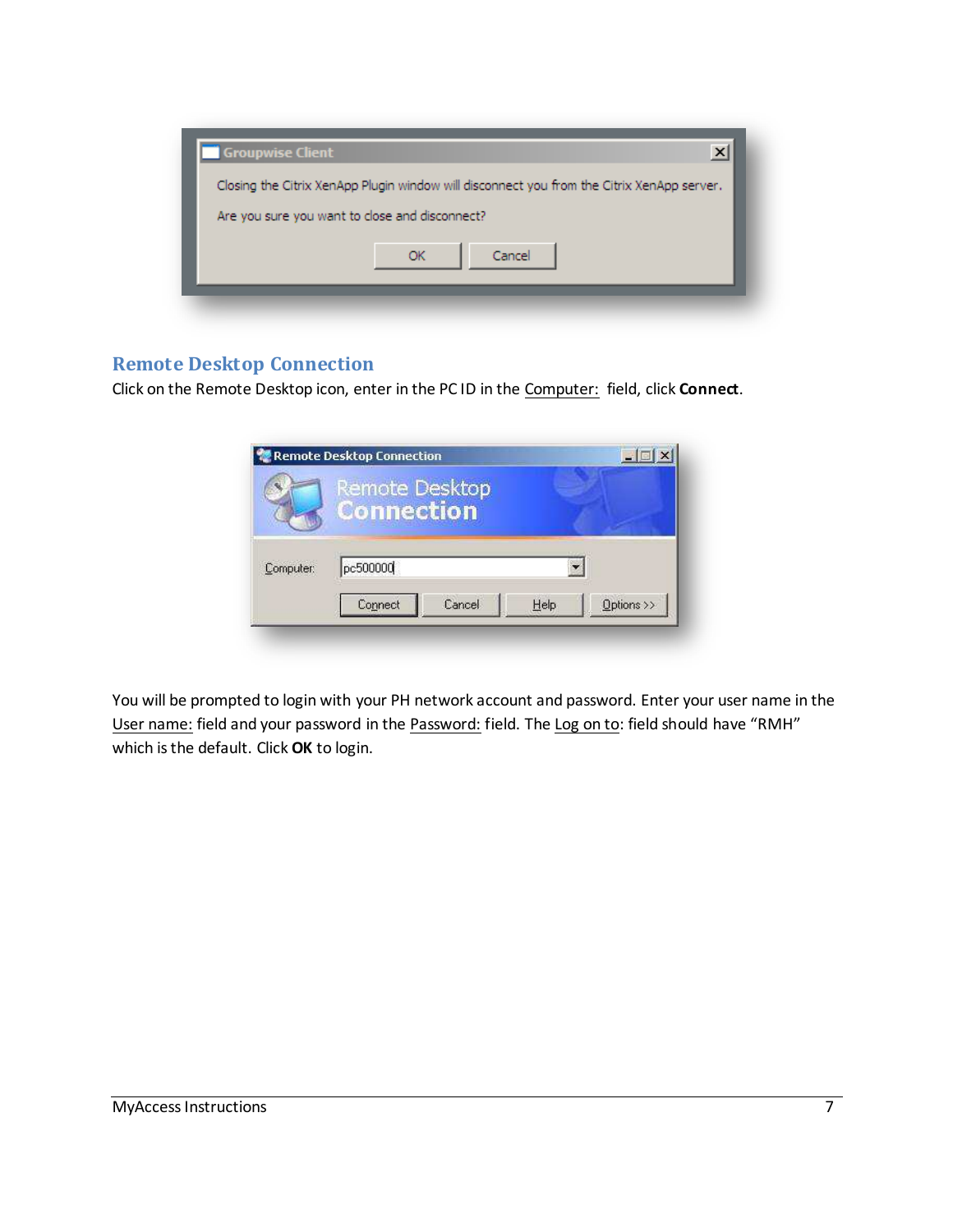| <b>Windows</b> <sup>xp</sup><br>Professional<br>Copyright @ 1985-2001<br>Microsoft Corporation |                  |
|------------------------------------------------------------------------------------------------|------------------|
|                                                                                                | <b>Microsoft</b> |
| User name:                                                                                     |                  |
| Password:                                                                                      |                  |
| Log on to:<br><b>RMH</b><br>×<br>Shut Down<br>Options <<                                       |                  |

To disconnect, you may click on the "X" or select Start, Disconnect from the Start button on the lower left.

## <span id="page-7-0"></span>**Common Errors**

#### <span id="page-7-1"></span>**SSL Error 61**

A very common error that occurs on Windows computers when attempting to launch an application is described below. If you do not encounter any error messages or problems opening applications, you can skip this download.

Error Message: Cannot connect to the Citrix XenApp server. SSL Error 61: You have not chosen to trust "VeriSign class 3 secure", the issuer of the server's security certificate.

Solution: For Windows 7, Vista and XP users, go to link below to download and install the Root Certificate Update from Microsoft called rootsupd.exe. You may click on the link below.

Click here to download the rootsupd.exe